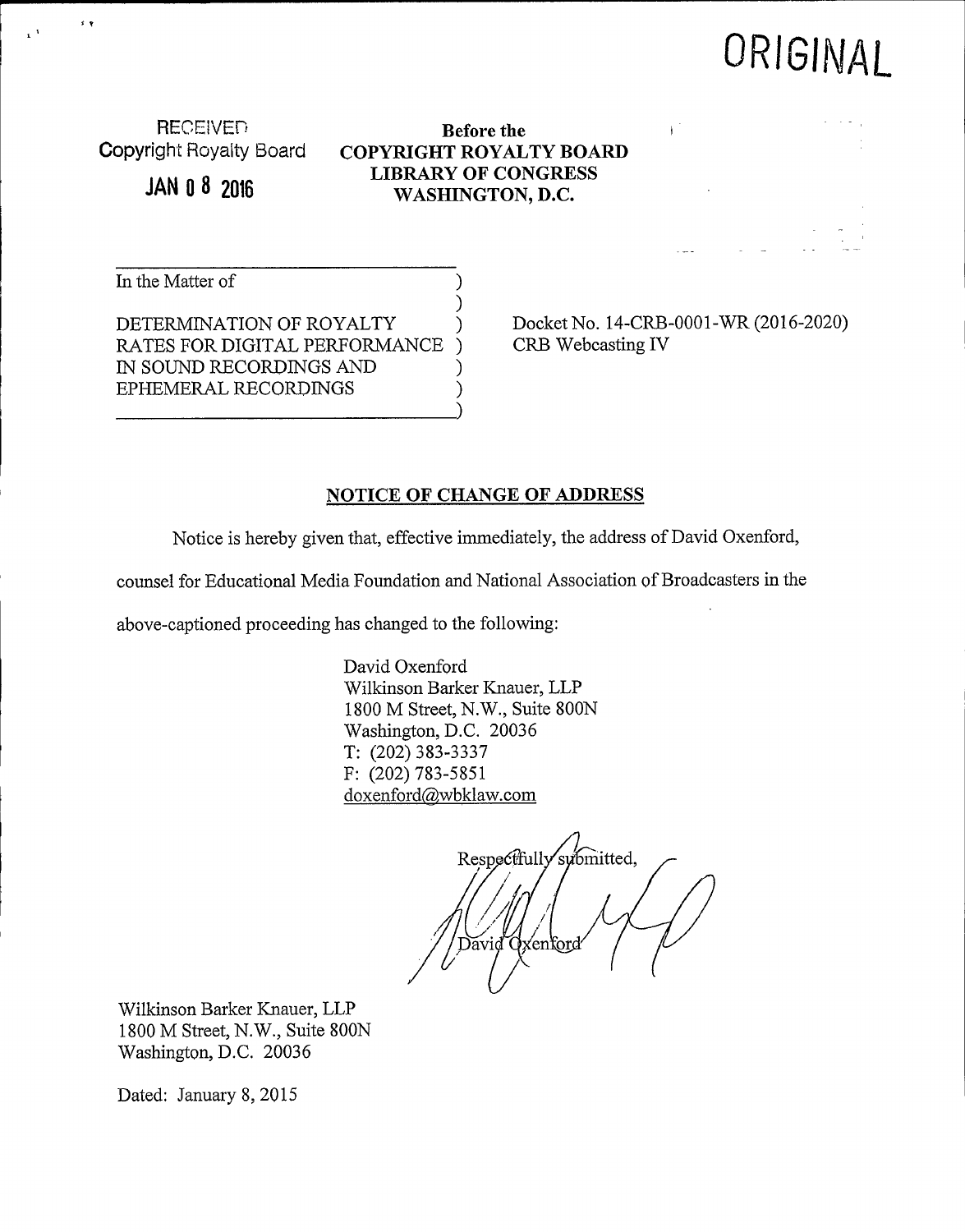## UNDERSIZED DOCUMENTS

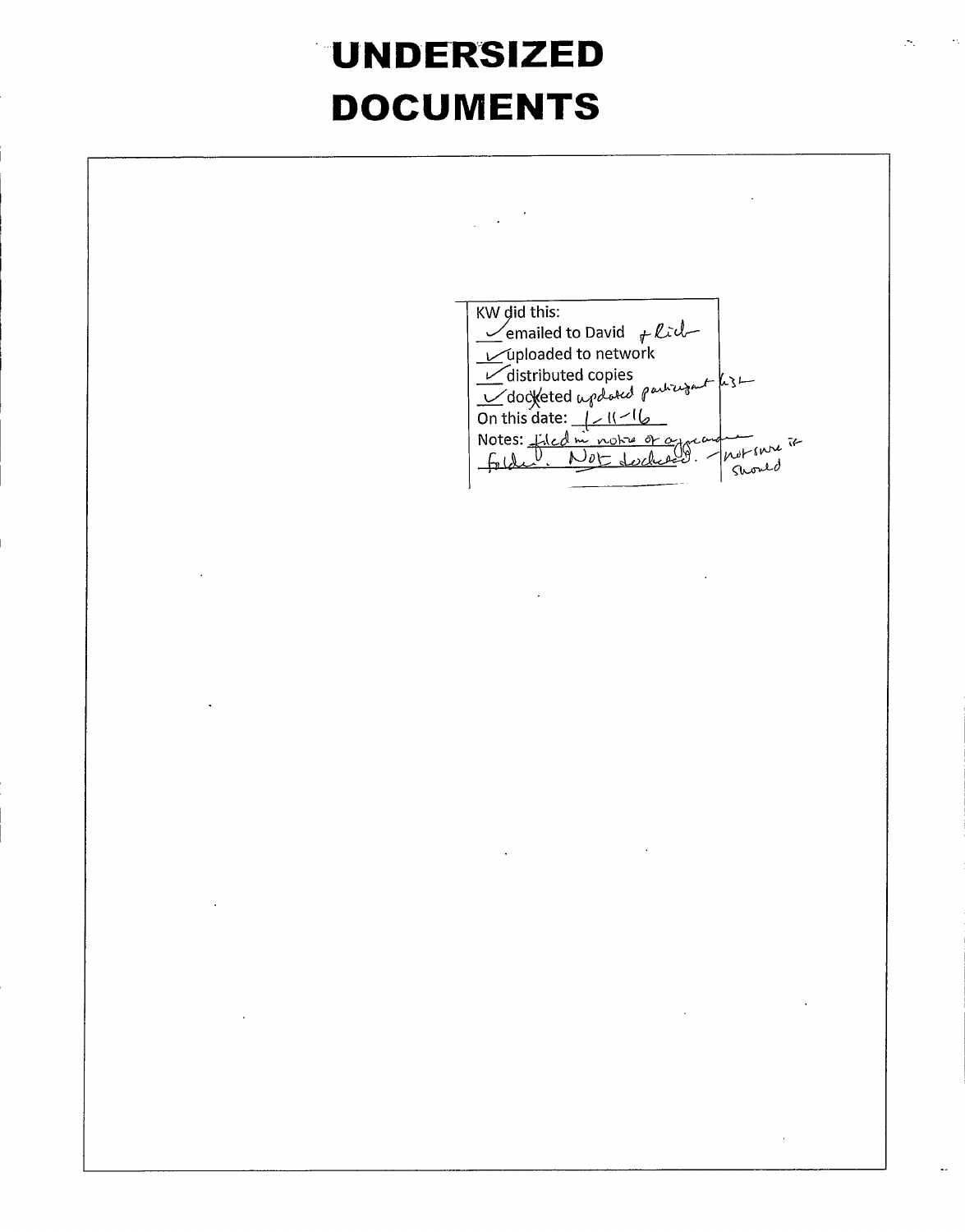## CERTIFICATE OF SERVICE

 $\pm$   $\gamma$ 

I, Rhea Lytle, a secretary with the law firm of Wilkinson Barker Knauer, LLP, do hereby certify that copies of the foregoing "NOTICE OF CHANGE OF ADDRESS" was sent via electronic email and via first-class, postage prepaid, United States mail this 8<sup>th</sup> day of January 2016 to the following:

| Cynthia Greer                                            | <b>Patrick Donnelly</b>                                          |
|----------------------------------------------------------|------------------------------------------------------------------|
| Sirius XM Radio Inc.                                     | Sirius XM Radio Inc.                                             |
| 1500 Eckington Place, N.E.                               | 1221 Avenue of the Americas, 36 <sup>th</sup> Floor              |
| Washington, D.C. 20002                                   | New York, NY 10020                                               |
| cynthia.greer@siriusxm.com                               | patrick.donnelly@siriusxm.com                                    |
| $(202)$ 380-1476<br>Telephone:                           | Telephone:<br>$(212) 584 - 5100$                                 |
| Facsimile:<br>$(202)$ 380-4592                           | Facsimile:<br>$(212) 584 - 5200$                                 |
| Sirius XM Radio Inc.                                     | Sirius XM Radio Inc.                                             |
| Paul Fakler                                              | Martin Cunniff, Jackson Toof                                     |
|                                                          | Arent Fox LLP                                                    |
| Arent Fox LLP                                            | 1717 K Street, N.W.                                              |
| 1675 Broadway                                            |                                                                  |
| New York, NY 10119                                       | Washington, D.C. 20006                                           |
| paul.fakler@arentfox.com                                 | Martin.cunniff@arentfox.com                                      |
| $(212)$ 484-3900<br>Telephone:                           | Jackson.toof@arentfox.com                                        |
| Facsimile:<br>$(212)$ 484-3990                           | Telephone:<br>$(202)$ 857-6000                                   |
|                                                          | $(202)$ 857-6395<br>Facsimile:                                   |
| Counsel for Sirius XM Radio Inc.                         |                                                                  |
|                                                          | Counsel for Sirius XM Radio Inc.                                 |
| Mark Hansen, John Thorne, Evan Leo, Kevin                | Donna Schneider                                                  |
| Miller, Caitlin Hall, Scott Angstreich, Igor             | iHeartMedia, Inc.                                                |
| Helman, Leslie Pope, Matthew Huppert                     | 200 E. Base Road                                                 |
| Kellogg, Huber, Hansen, Todd, Evans                      | San Antonio, TX 78209                                            |
| & Figel, P.L.L.C.                                        |                                                                  |
|                                                          |                                                                  |
|                                                          | DonnaSchneider@iheartmedia.com<br>$(210)$ 832-3468<br>Telephone: |
| 1615 M Street, N.W., Suite 400                           | $(210)$ 832-3127<br>Facsimile:                                   |
| Washington, D.C. 20036                                   |                                                                  |
| mhansen@khhte.com; jthorne@khhte.com                     | iHeartMedia, Inc.                                                |
| eleo@khhte.com; kmiller@khhte.com;                       |                                                                  |
| chall@khhte.com, sangstreich@khhte.com,                  |                                                                  |
| ihelman@khhte.com lpope@khhte.com,<br>mhuppert@khhte.com |                                                                  |
| Telephone:<br>$(202)$ 326-7900                           |                                                                  |
| Facsimile:<br>$(202)$ 326-7999                           |                                                                  |
|                                                          |                                                                  |
| Counsel for iHeartMedia, Inc.                            |                                                                  |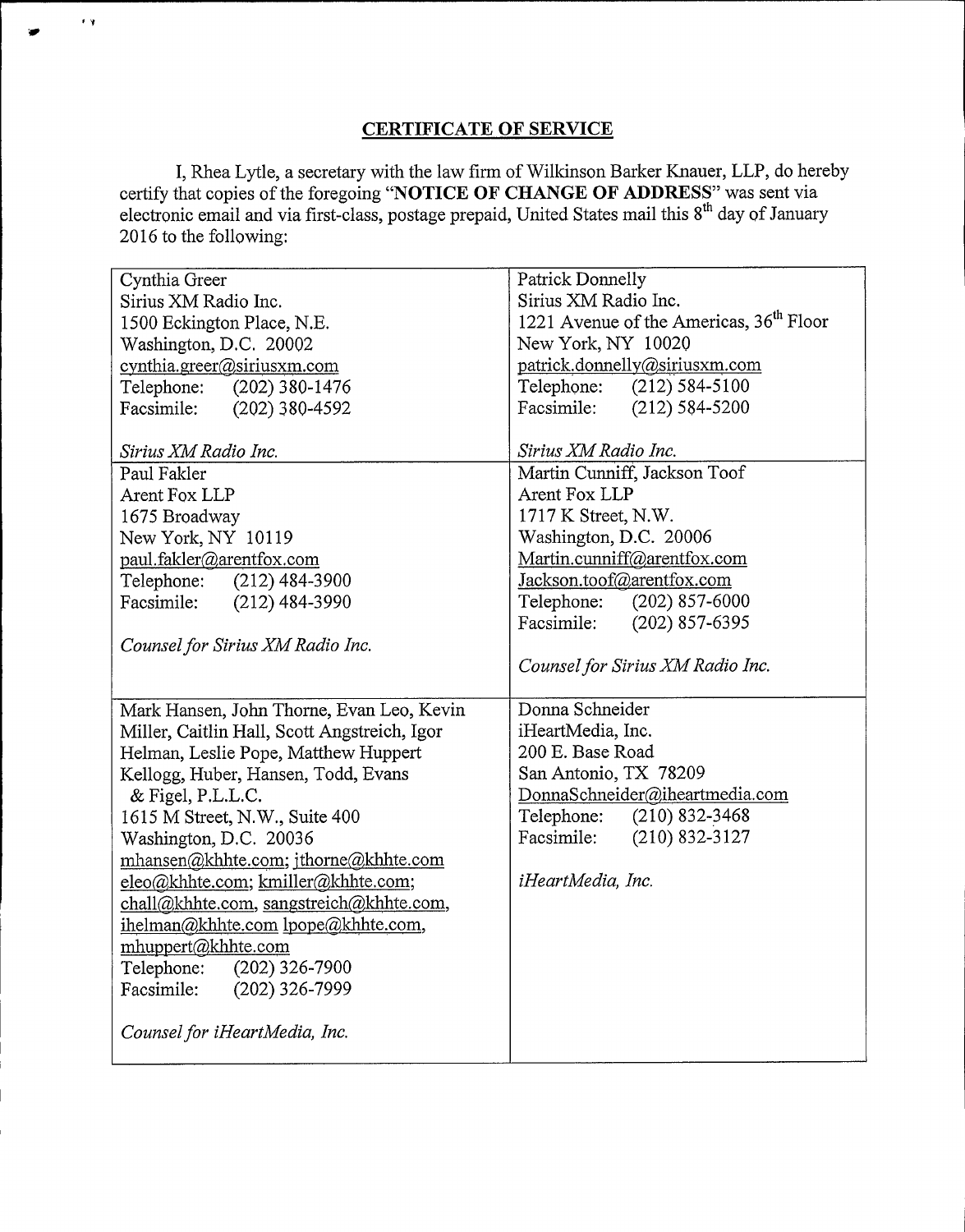| David Golden                                 | Catherine Gellis                          |
|----------------------------------------------|-------------------------------------------|
| Constantine Cannon LLP                       | P.O. Box 2477                             |
| 1001 Pennsylvania Avenue, N.W., Suite 1300N  | Sausalito, CA 94966                       |
| Washington, D.C. 20004                       | $\text{cathy}(a)$ cgcounsel.com           |
| dgolden@constantinecannon.com                | Telephone: (202) 642-2849                 |
| Telephone:<br>$(202)$ 204-3500               |                                           |
| Facsimile: (202) 204-3501                    | Counsel for College Broadcasters (CBI)    |
|                                              |                                           |
| Counsel for College Broadcasters Inc. (CBI)  |                                           |
| Brian Gantman                                | George Johnson                            |
| <b>Educational Media Foundation</b>          | GEO Music Group                           |
| 5700 West Oaks Boulevard                     | 23 Music Square East, Suite 204           |
| Rocklin, CA 95765                            | Nashville, TN 37203                       |
| bgantman@kloveair1.com                       | george@georgejohnson.com                  |
| Telephone: (916) 251-1600                    | Telephone: (615) 242-9999                 |
| Facsimile: (916) 251-1731                    |                                           |
|                                              | <b>GEO Music Group</b>                    |
| <b>Educational Media Foundation</b>          |                                           |
| William Malone                               | Frederick Kass                            |
| 40 Cobbler's Green                           | 367 Windsor Highway                       |
| 205 Main Street                              | New Windor, NY 12553-7900                 |
| New Canaan, CT 06840                         | ibs@ibsradio.org                          |
| malone@ieee.org                              | IBSHQ@AOL.COM                             |
| Telephone: (203) 966-4770                    | Telephone: (845) 565-0003                 |
|                                              | Facsimile: (845) 565-7446                 |
| Counsel for Harvard Radio Broadcasting Co.,  |                                           |
| Inc. (WHRB) and Intercollegiate Broadcasting | Intercollegiate Broadcasting System, Inc. |
| System, Inc. (IBS)                           | (BS)                                      |
| Gregory Lewis                                | Antonio E. Lewis                          |
| National Public Radio, Inc.                  | King & Spalding, LLP                      |
| 1111 North Capital Street, NE                | 100 N. Tryon Street, Suite 3900           |
| Washington, D.C. 20002                       | Charlotte, NC 28202                       |
| <u>glewis@npr.org</u>                        | Telephone: (704) 503-2582                 |
| $(202)$ 513-2050<br>Telephone:               | Facsimile:<br>$(704) 503 - 2622$          |
|                                              | alewis@kslaw.com                          |
| National Public Radio, Inc.                  |                                           |
|                                              | Counsel for National Public Radio, Inc.   |
|                                              | (NPR)                                     |

 $\ddot{\phantom{a}}$ 

 $\epsilon/\gamma$ 

÷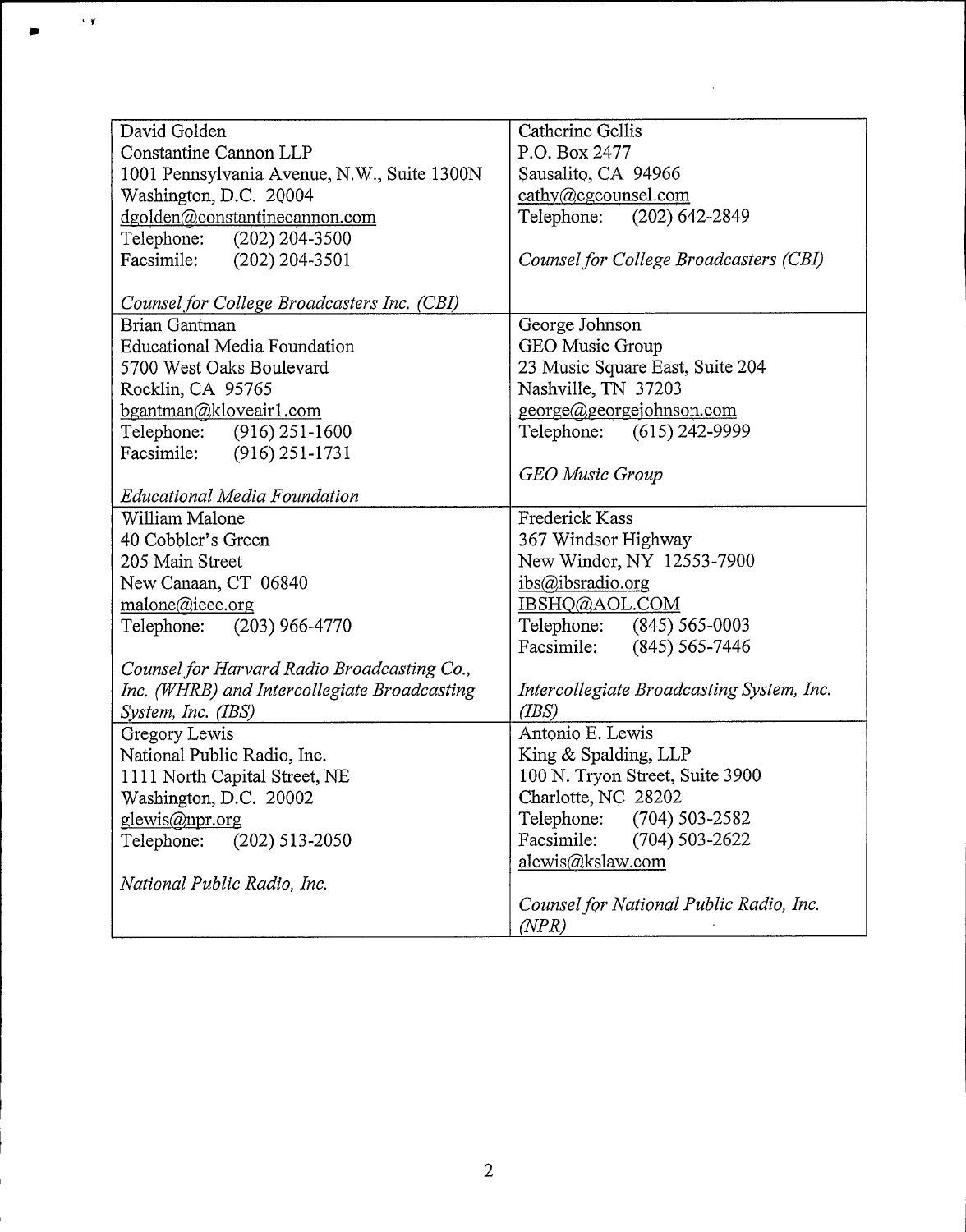| Kenneth L. Steinthal, Joseph R. Wetzel           | Ethan Davis                               |
|--------------------------------------------------|-------------------------------------------|
| King & Spaulding LLP                             | King & Spaulding LLP                      |
| 101 Second Street, Suite 2300                    | 1700 Pennsylvania Avenue, N.W., Suite 200 |
| San Francisco, CA 94105                          | Washington, D.C. 20006                    |
| ksteinthal@kslaw.com                             | edavis@kslaw.com                          |
| jwetzel@kslaw.com                                | Telephone: (202) 626-5400                 |
| Telephone: (415) 318-1200                        | Facsimile: (202) 626-3737                 |
| Facsimile: (415) 318-1300                        |                                           |
|                                                  | Counsel for National Public Radio (NPR)   |
| Counsel for National Public Radio (NPR)          |                                           |
| Bruce G. Joseph, Karyn K. Ablin                  | Suzanne Head                              |
| Michael Sturm                                    | National Association of Broadcasters      |
| Wiley Rein LLP                                   | 1771 N Street, N.W.                       |
| 1776 K Street, N.W.                              | Washington, D.C. 20036                    |
| Washington, D.C. 20006                           | shead@nab.org                             |
| bjoseph@wileyrein.com                            |                                           |
| kablin@wileyrein.com                             | National Association of Broadcasters      |
| msturm@wileyrein.com                             |                                           |
| Telephone: (202) 719-7000                        |                                           |
| Facsimile: (202) 719-7049                        |                                           |
|                                                  |                                           |
| Counsel for National Association of Broadcasters |                                           |
| Jane E. Mago                                     | Karyn Ablin, Jennifer Elgin               |
| 4154 Cortland Way                                | Wiley Rein LLP                            |
| Naples, FL 34119                                 | 1776 K Street, N.W.                       |
| Telephone: (703) 861-0286                        | Washington, D.C. 20006                    |
| jem@jmago.net                                    | kablin@wileyrein.com                      |
|                                                  | jelgin@wileyrein.com                      |
| National Association of Broadcasters             | Telephone: (202) 719-7000                 |
|                                                  | Facsimile: (202) 719-7049                 |
|                                                  |                                           |
|                                                  | Counsel for National Religious            |
|                                                  | <b>Broadcasters</b>                       |
|                                                  | NonCommercial Music License Committee     |
|                                                  | (NRBNMLC)                                 |
| Russ Hauth, Executive Director                   | Christopher Harrison                      |
| Harv Hendrickson, Chairman                       | Pandora Media, Inc.                       |
| 3003 Snelling Avenue, North                      | 2101 Webster Street, Suite 1650           |
| Saint Paul, MN 55113                             | Oakland, CA 94612                         |
| russh@salem.cc                                   | charrison@pandora.com                     |
| hphendrickson@unwsp.edu                          | Telephone:<br>$(510)$ 858-3049            |
| $(651) 631 - 5000$<br>Telephone:                 | Facsimile:<br>$(510)$ 451-4286            |
| Facsimile:<br>$(651) 631 - 5086$                 |                                           |
|                                                  | Pandora Media, Inc.                       |
| National Religious Broadcasters NonCommercial    |                                           |
| Music License Committee (NRBNMLC)                |                                           |
|                                                  |                                           |

 $\ddot{\phantom{0}}$ 

÷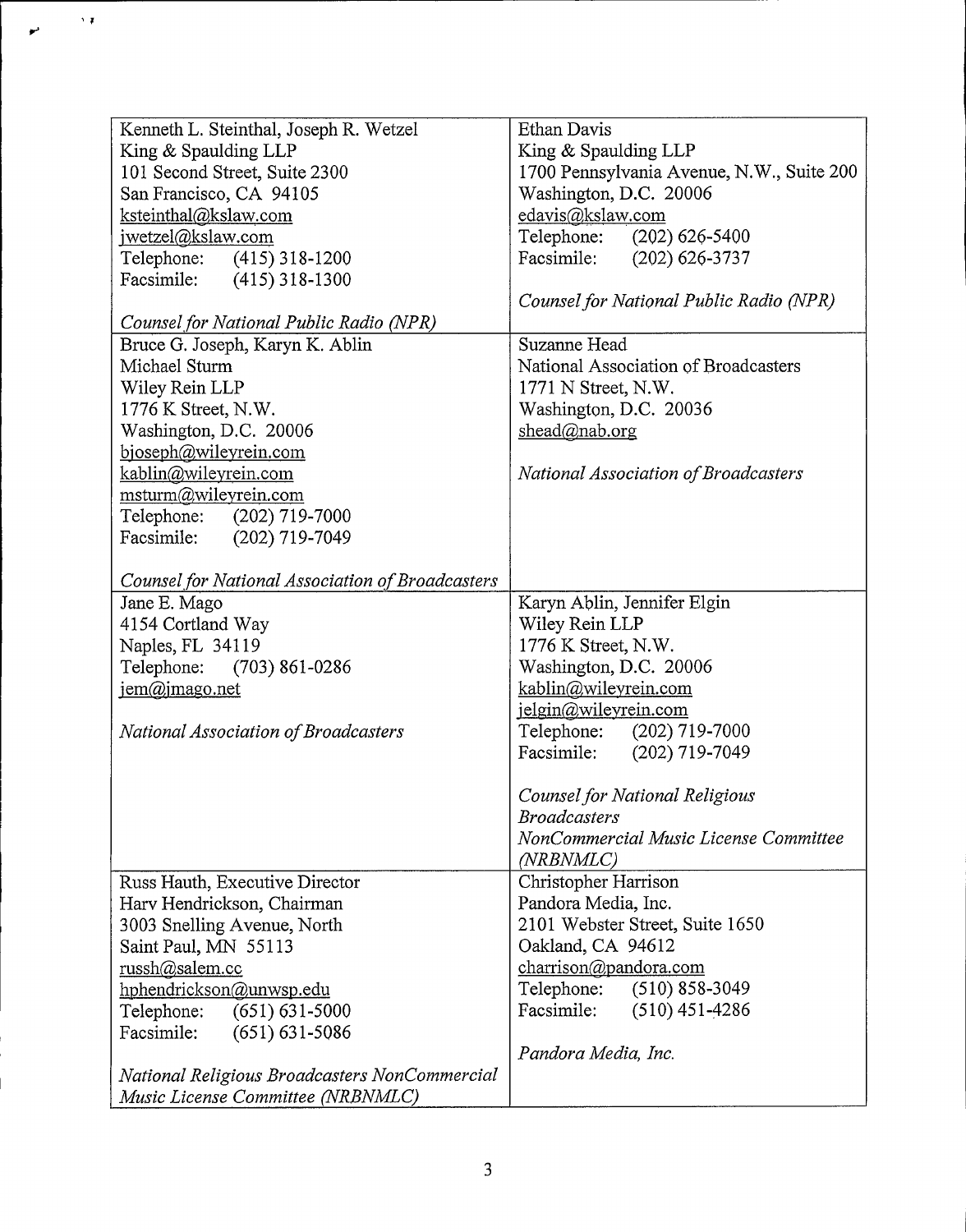| R. Bruce Rich, Todd Larson          | Gary Greenstein                             |
|-------------------------------------|---------------------------------------------|
| Sabrina Perelman, Benjamin E. Marks | Wilson Sonsini Goodrich & Rosati            |
| Weil, Gotshal & Manges LLP          | 1700 K Street, N.W., $5^{th}$ Floor         |
| 767 Fifth Avenue                    | Washington, D.C. 20006                      |
| New York, NY 10153                  | ggreenstein@wsgr.com                        |
| r.bruce.rich@weil.com               | Telephone: (202) 973-8849                   |
| todd.larson@weil.com                | Facsimile: (202) 973-8899                   |
| sabrina.perelman@weil.com           |                                             |
| benjamin.marks@weil.com             | Counsel for Pandora Media, Inc.             |
| Telephone: (212) 310-8170           |                                             |
| Facsimile: (212) 310-8007           |                                             |
|                                     |                                             |
| Counsel for Pandora Media, Inc.     |                                             |
| Kurt Hanson                         | Jeffrey J. Jarmuth                          |
| 65 E. Wacker Place, Suite 930       | Law Offices of Jeffrey J. Jarmuth           |
| Chicago, IL 60601                   | 34 E. Elm Street                            |
| kurt@accuradio.com                  | Chicago, IL 60611-1016                      |
| Telephone: (312) 284-2440           | jeff.jarmuth@jarmuthlawoffices.com          |
| Facsimile: (312) 2842450            | Telephone: (312) 335-9933                   |
|                                     | Facsimile: (312) 822-1010                   |
| AccuRadio, LLC                      |                                             |
|                                     | Counsel for AccuRadio, LLC                  |
| Jacob B. Ebin                       | C. Colin Rushing, Bradley Prendergast       |
| Akin Gump Strauss Hauer & Feld LLP  | SoundExchange, Inc.                         |
| One Bryant Park                     | 733 $10^{th}$ Street, N.W., $10^{th}$ Floor |
| <b>Bank of America Tower</b>        | Washington, D.C. 20001                      |
| New York, NY 10036-6745             | crushing@soundexchange.com                  |
| jebin@akingump.com                  | bprendergast@soundexchange.com              |
| Telephone: (212) 872-7483           |                                             |
| Facsimile: (212) 872-1002           | SoundExchange, Inc.                         |
|                                     |                                             |
| Counsel for Pandora Media, Inc.     |                                             |

 $\chi \rightarrow 0$  $\ddot{\phantom{a}}$  $\bullet$ 

 $\overline{4}$